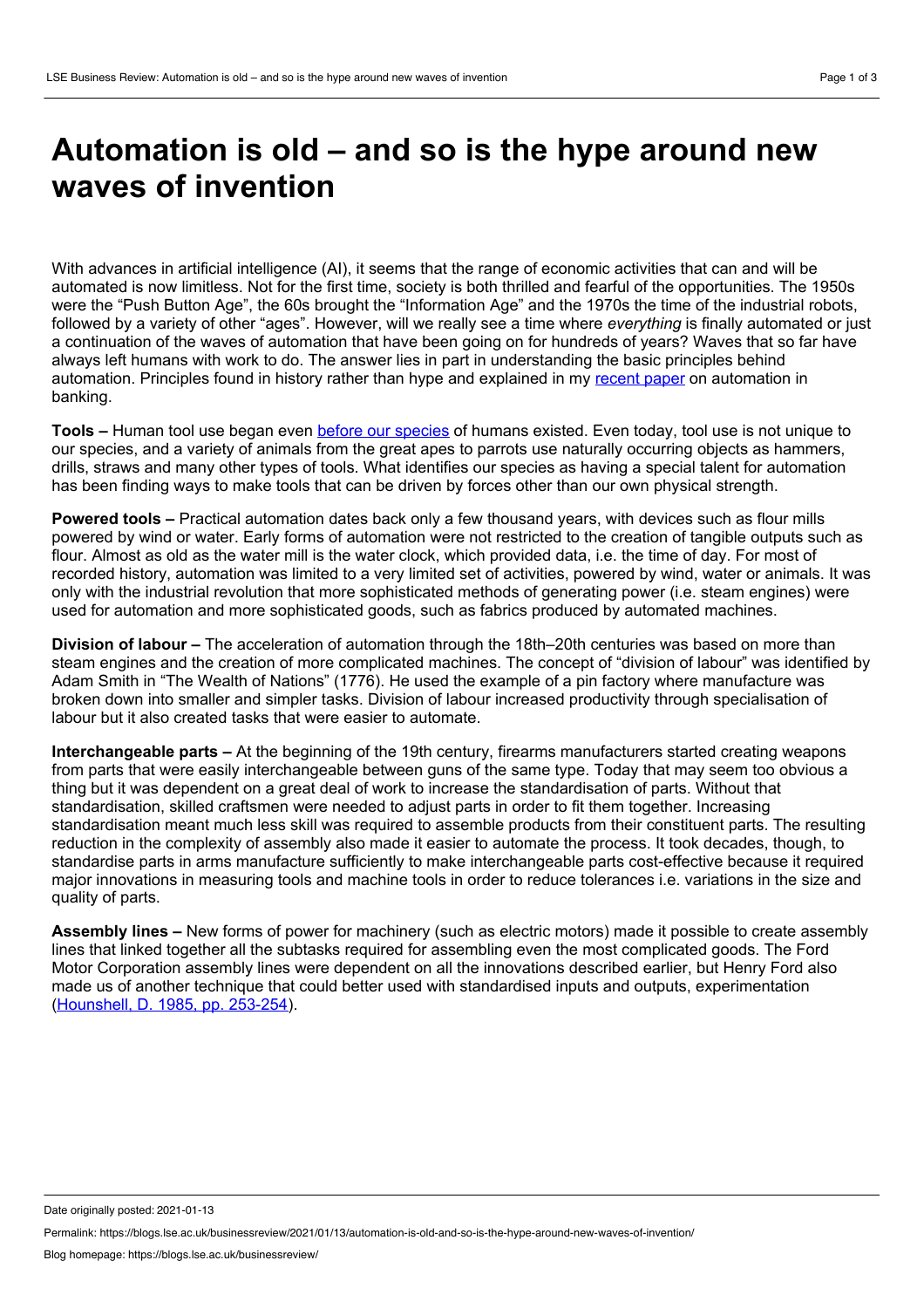The first attempt at line assembly in August 1913 was crude but phenomenally successful in increasing productivity. ... Whereas the man-hour figure had been slightly under twelve and a half hours with static assembly, the first assembly line . . . reduced the figure to five and five-sixths man-hours. Experiments continued. On October 7, 140 Assemblers had been placed along a 150-foot line. Man-hour figures dropped to slightly less than three hours per chassis.... After Christmas, 191 men worked along the 300-foot line but pushed the assembly along by hand. Man-hour time increased rather than dropped. Sixteen days later, the engineers had installed a line on which the car was carried along by an endless chain. In the next four months, lines were raised, lowered, speeded up, slowed down. Men were added and taken off. . . . By the end of April 1914 . . . chassis assemblies worked out to ninety*three man-minutes.*

If costs, time taken and manual effort involved were reduced as a result of an experiment, it was clear it had succeeded. Innovations that did not work were simply rejected. Over time, production lines were implemented across a whole range of industries, but a further spur to both productivity and the degree of automation came from improvements in design and costs of sensors and control systems. Improved control systems meant machines could act more autonomously, and fewer people were required to monitor production lines.

This provides us with the basic set of principles for effective automation, see below.

## **Figure 1. Principles for effective automation**



Date originally posted: 2021-01-13

Permalink: https://blogs.lse.ac.uk/businessreview/2021/01/13/automation-is-old-and-so-is-the-hype-around-new-waves-of-invention/